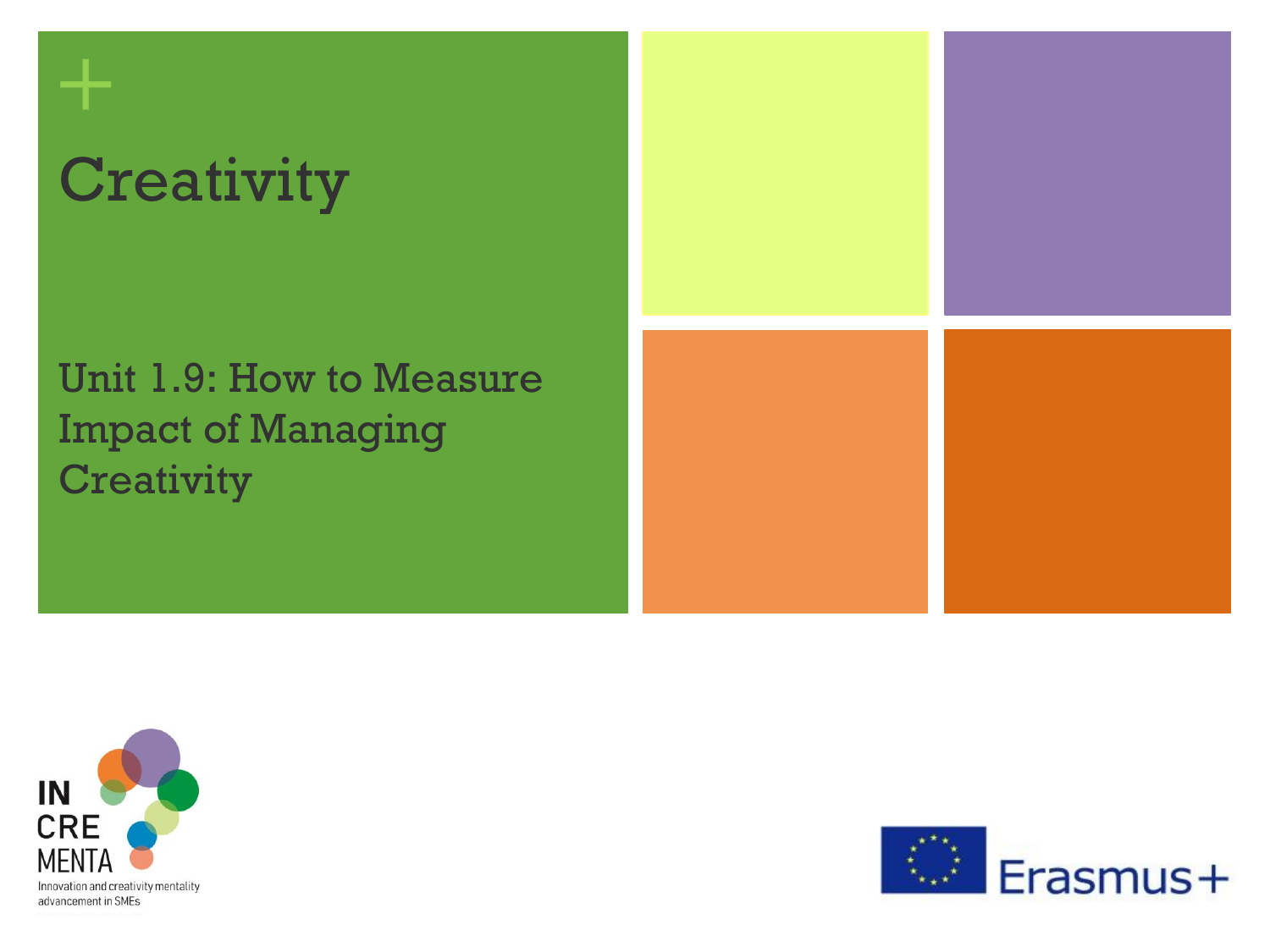

Innovation and creativity mentality advancement in SMEs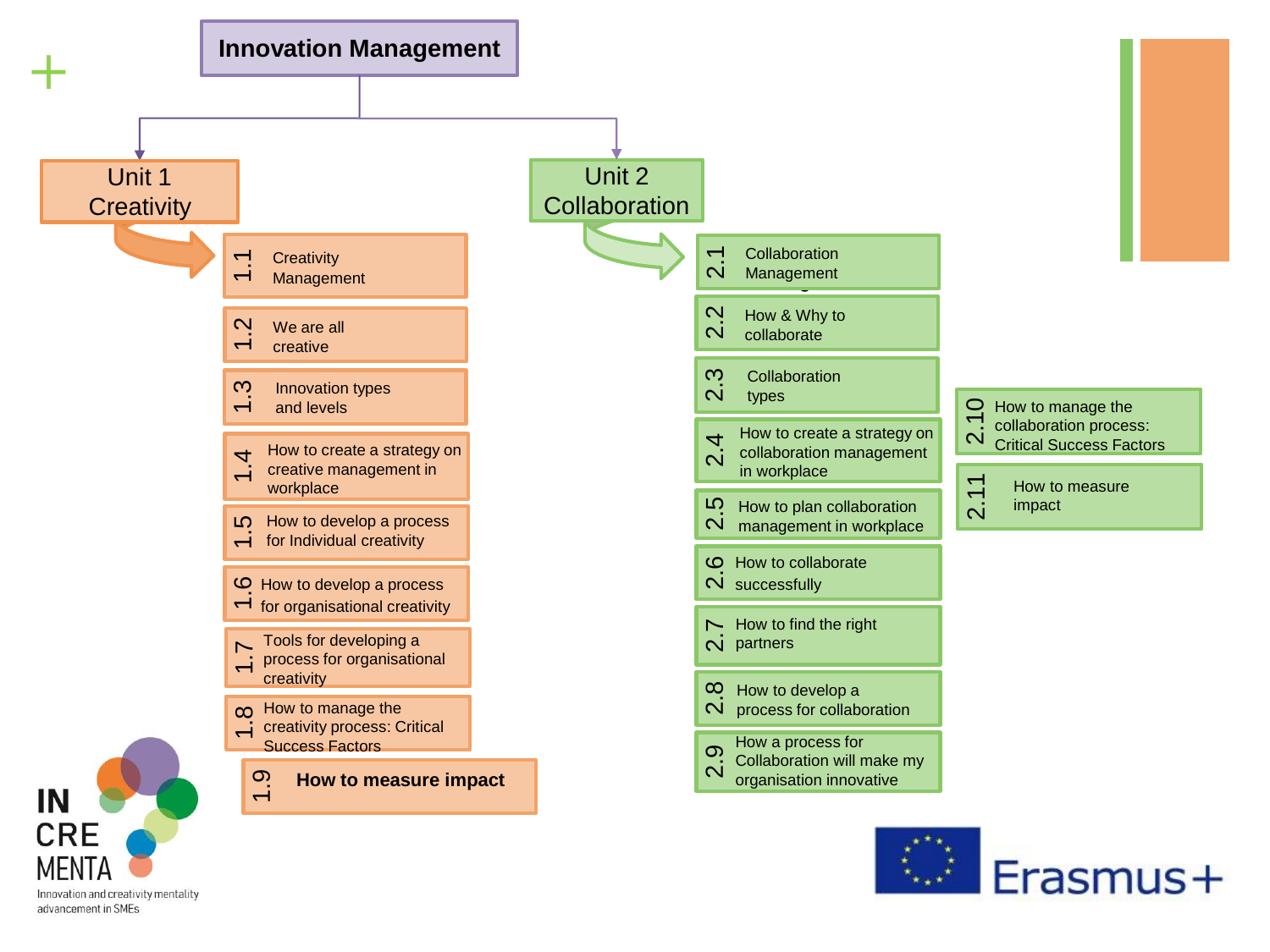How to Measure Impact of Managing Creativity Process

This unit covers the final step of the managing creativity process, which is to measure the impact of your Creative Management Strategy.

Aim:

• To demonstrate the need to measure the impact of your implemented strategy.

#### Learning Outcomes:

- Define appropriate examples of impact for your work (Knowledge)
- Identify measures to quage success of process implementation (Competency)
- Create a plan to check your progress against your measures (Skill)

# ROUTES TO IMPACT

## IMPACT!



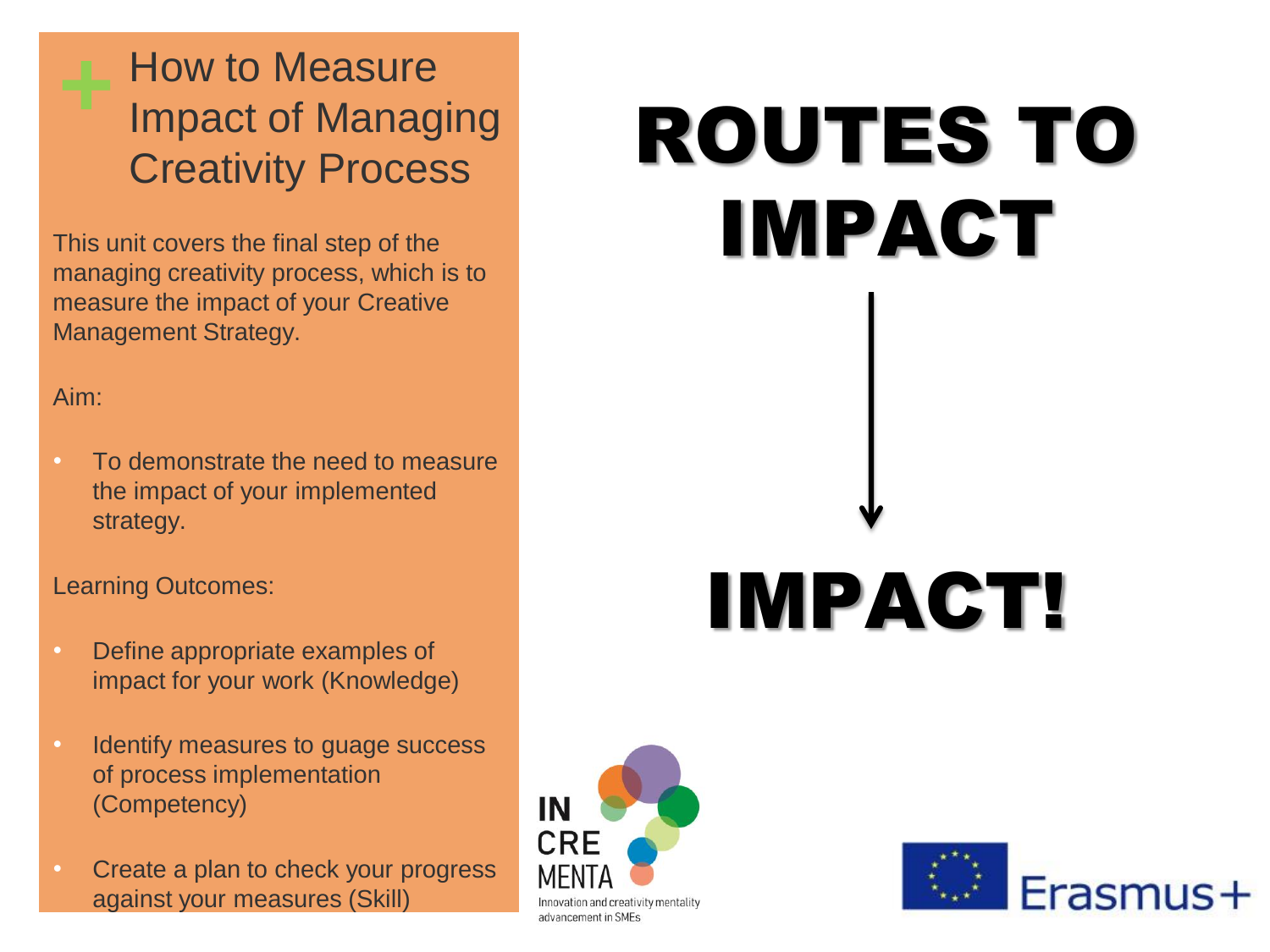Final step in overall process



Innovation and creativity mentality advancement in SMEs

IN

**CRE** 

**MFNT**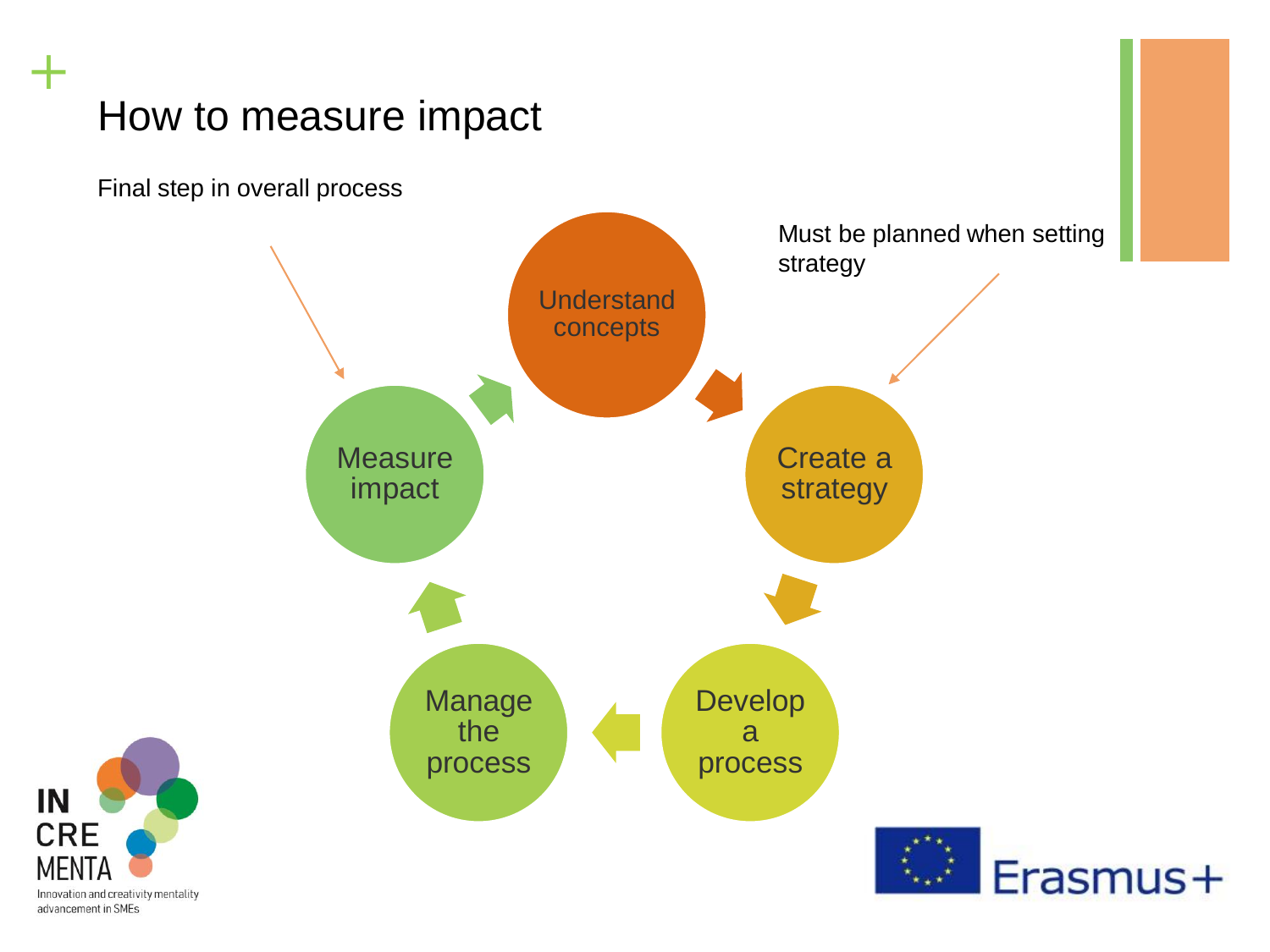**You have implemented your strategy – now what!?**

## I'm so excited.

What has changed?

Did you make anything worse?



Did you make things better?

Who was impacted?

[This Photo](http://morethanturquoise.com/2013/09/25/i-want-to-put-on-my-my-my-my-my-boogie-shoes/) by Unknown Author is licensed under [CC BY-NC-ND](https://creativecommons.org/licenses/by-nc-nd/3.0/)

What effect did your strategy have?



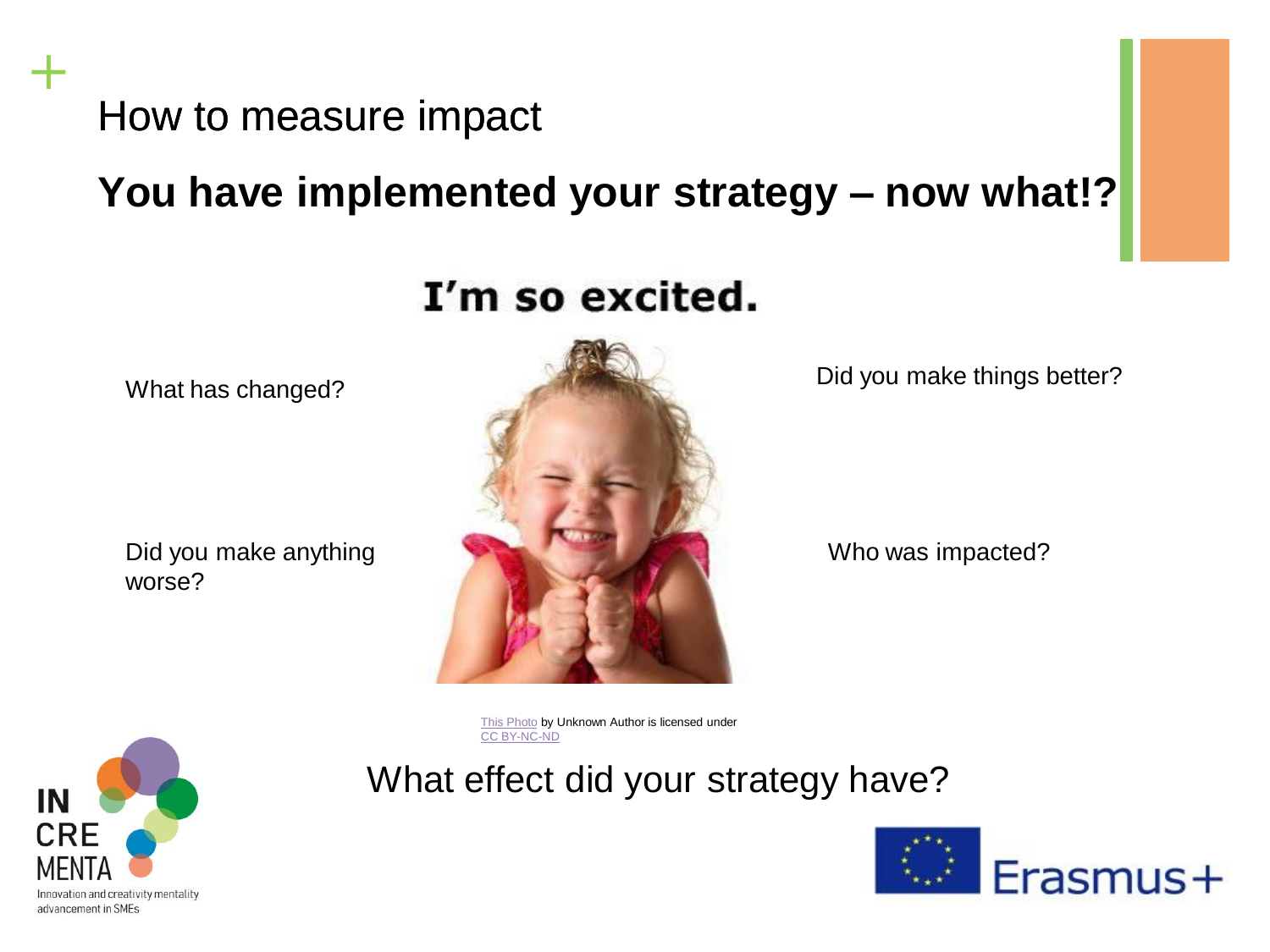What is impact?

*A marked effect or fundamental change*

It's the difference your strategy makes to:



**+**

Knowledge and skills

better understanding individual and organisational creativity learning how to select and use creativity tools learning how to choose a partner to collaborate with & manage process.

#### Behaviours and attitudes

feeling more confident in your ability to be creative feeling more confident your ability to apply good creativity practices feeling more confident to apply the tools you have learned.

#### Systems

implementing the use of a new process or way of doing something.

#### Ways of thinking



seeing things in a new way keeping a more open mind looking to new sources for inspiration.

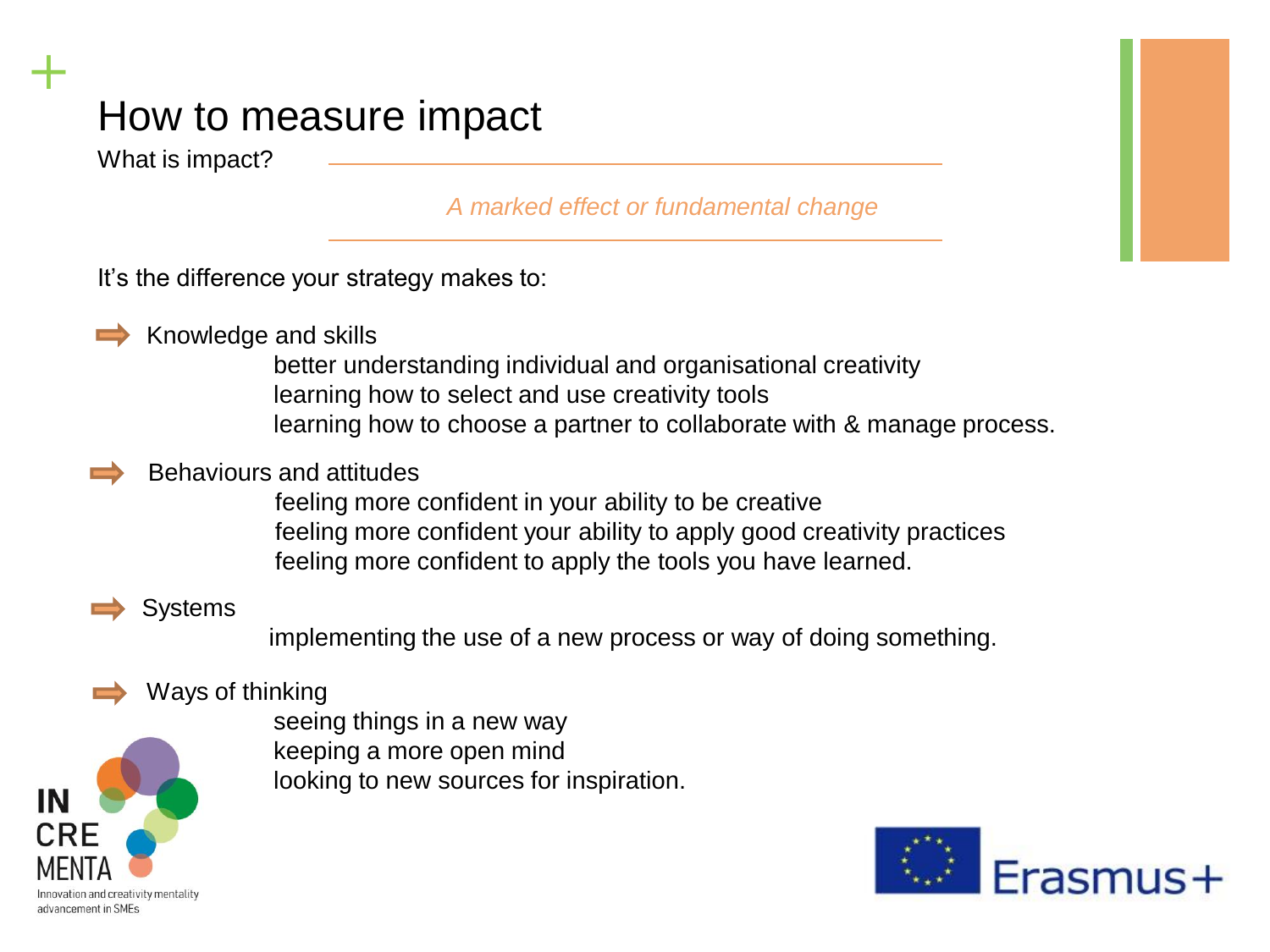## IMPACT CHAIN

**+**



Innovation and creativity mentality advancement in SMFs

IN

**CRE MENTA**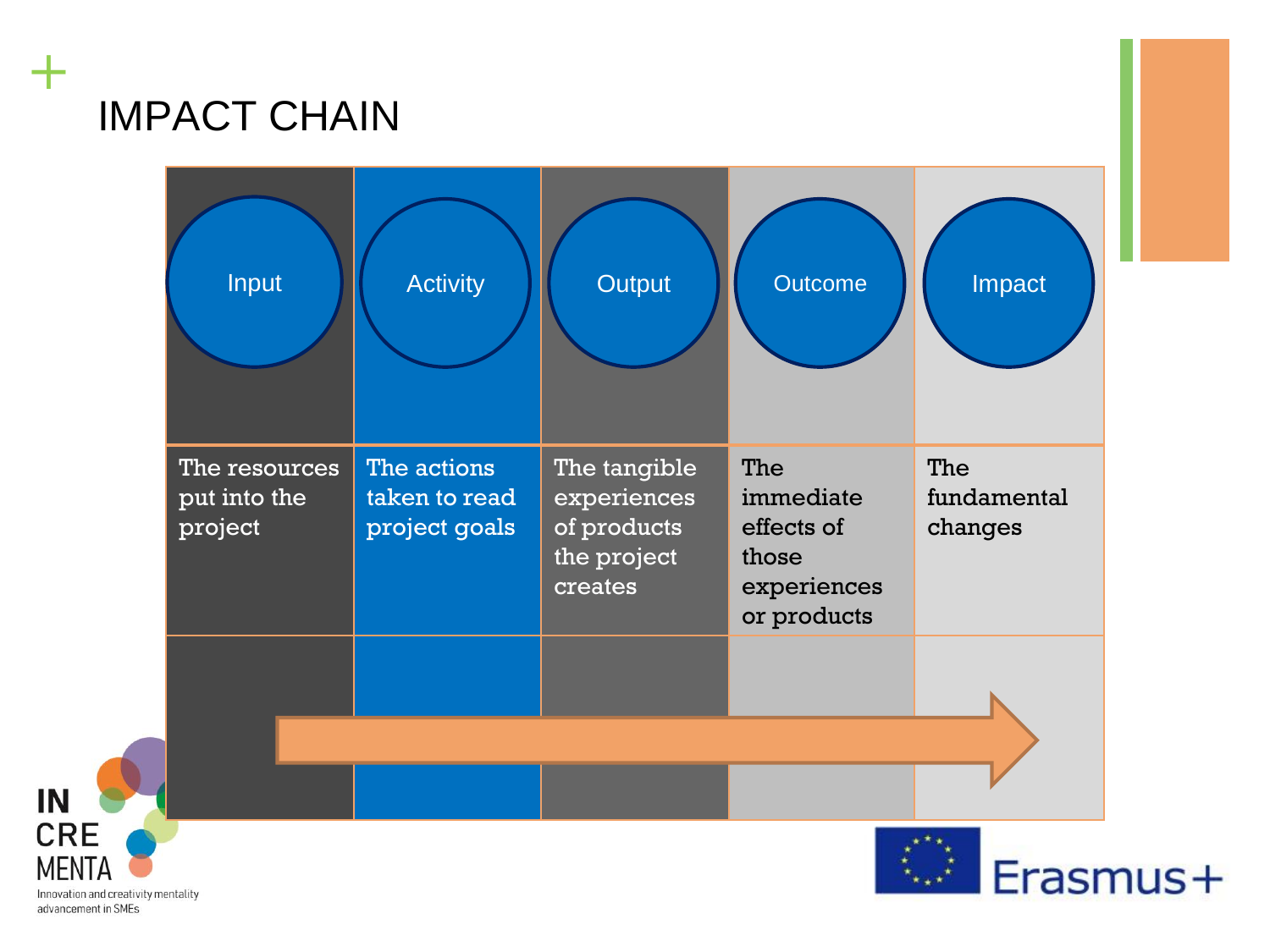Some examples from the impact chain





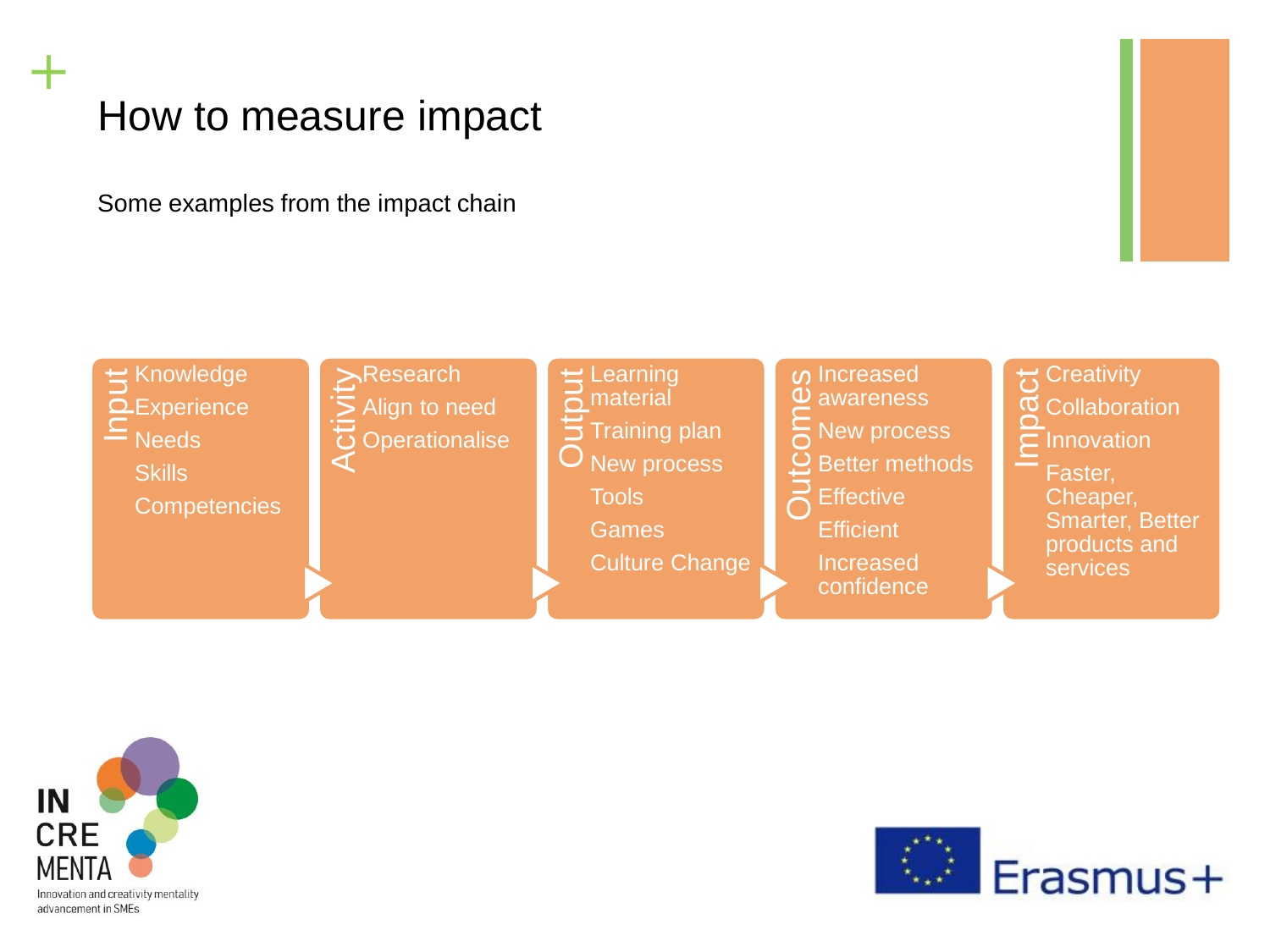When you are defining your strategy you should include the following questions.

- What is the problem you are addressing?
- What are you doing about it?  $\Rightarrow$
- $\rightarrow$  What will the impact be?
- $\Rightarrow$ Who will be impacted?
	- How will you measure the impact?



[This Photo](http://feetoftheshepherd.blogspot.com/2010/09/happy-people-need-jesus-too.html) [by Unknown Author is licensed under CC BY-NC-](https://creativecommons.org/licenses/by-nc-nd/3.0/)ND



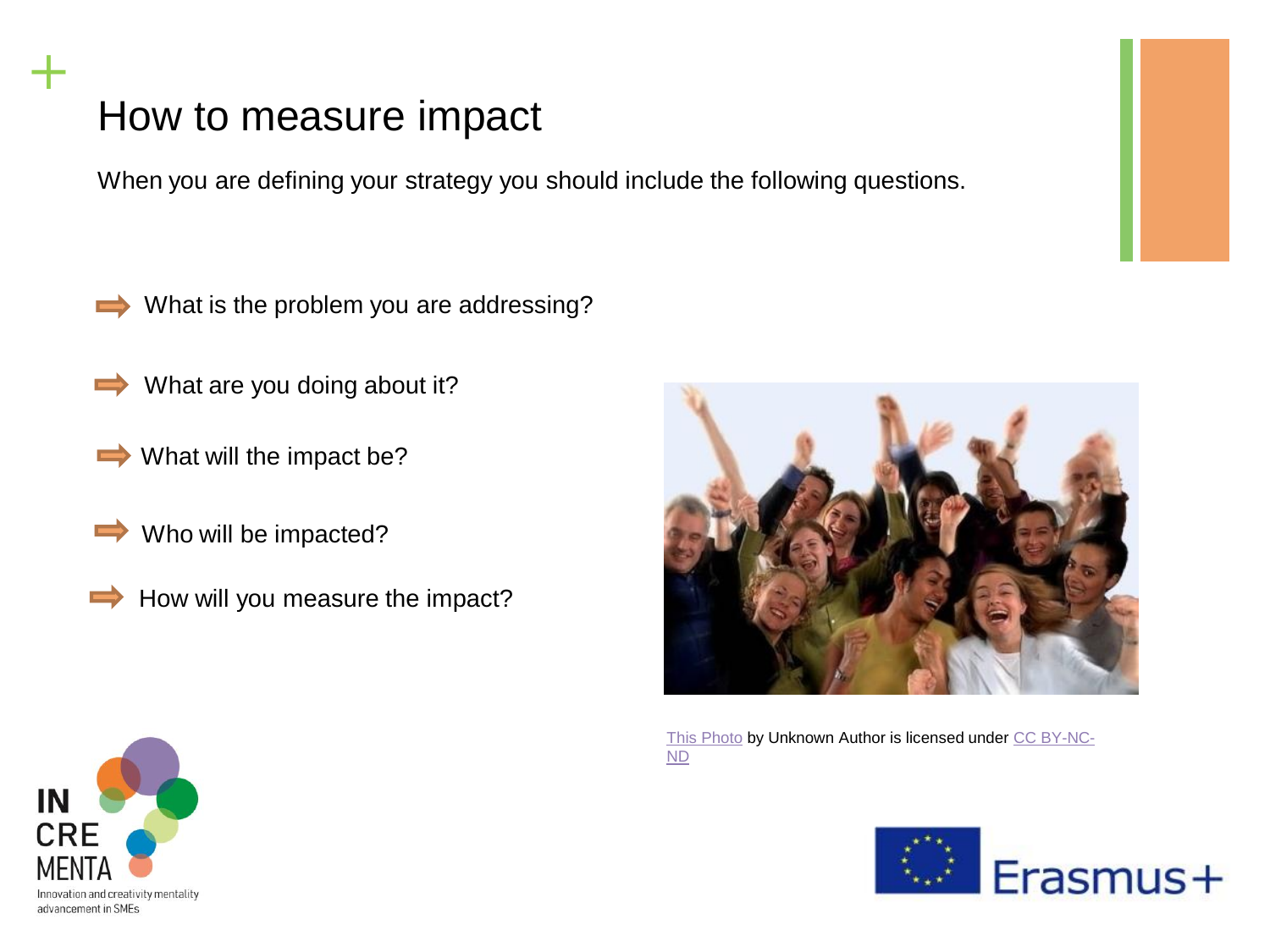No one way to measure

Think about the following:

- Decide why you need to measure and evaluate your work.
- Be sure to bring key partners and stakeholders into this conversation.
- $\equiv$ What metrics will you use?
- Try to find a balance between quantitative and qualitative measurements.
- 

- Measures must be
- Quantifiable based on fact
- Understandable to everyone in the business
- Actionable through day to day work
- Repeatable track progress over time
- Timely check them regularly



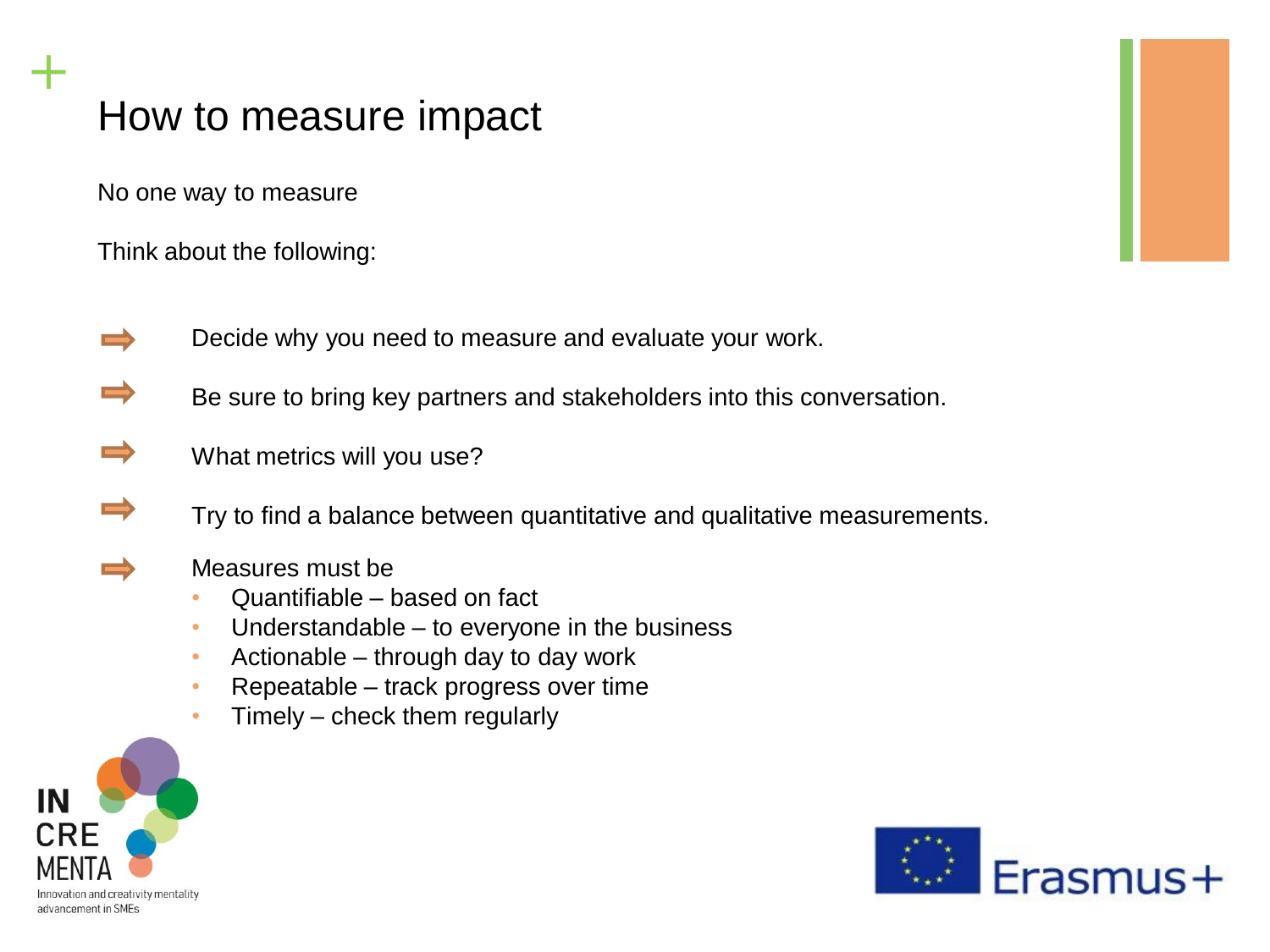For example, the planned impact of this training course might be:

"We want to create an Innovation Management System training course for SMEs"

WHY?

**+**

- "to give people new skills"
- For WHAT? "So they will innovate more effectively / they will design new creative products or services/ they will target new markets"

HOW will we Measure? "Knowledge and use of new tools" "Confidence in ability to generate ideas" "No of ideas suggested"

Check every 6 months.



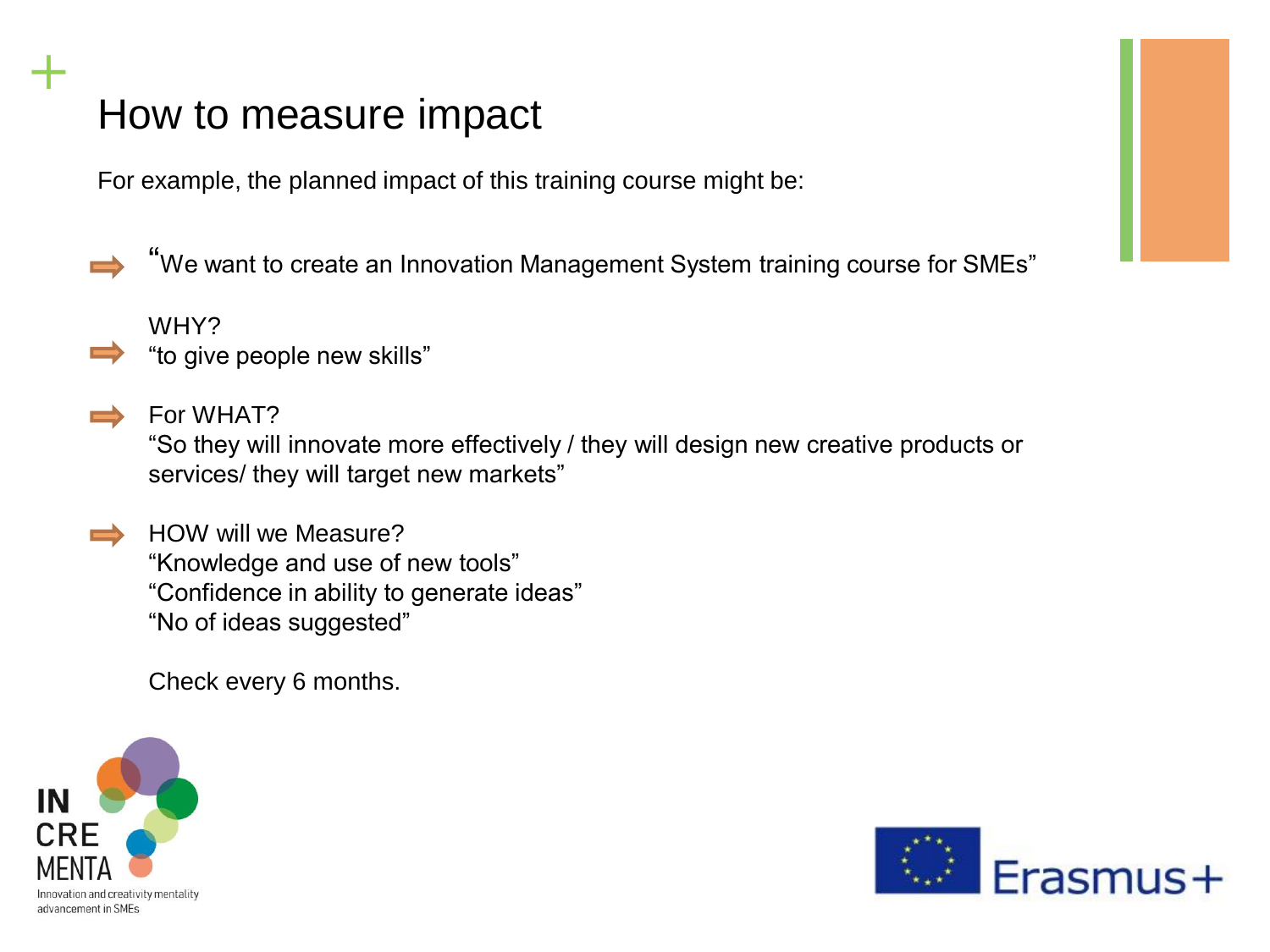Activity



**+**

From what you have learned so far in this training, think about how you will define success for your manage creativity strategy and what measures you might use to track it.



7 mins



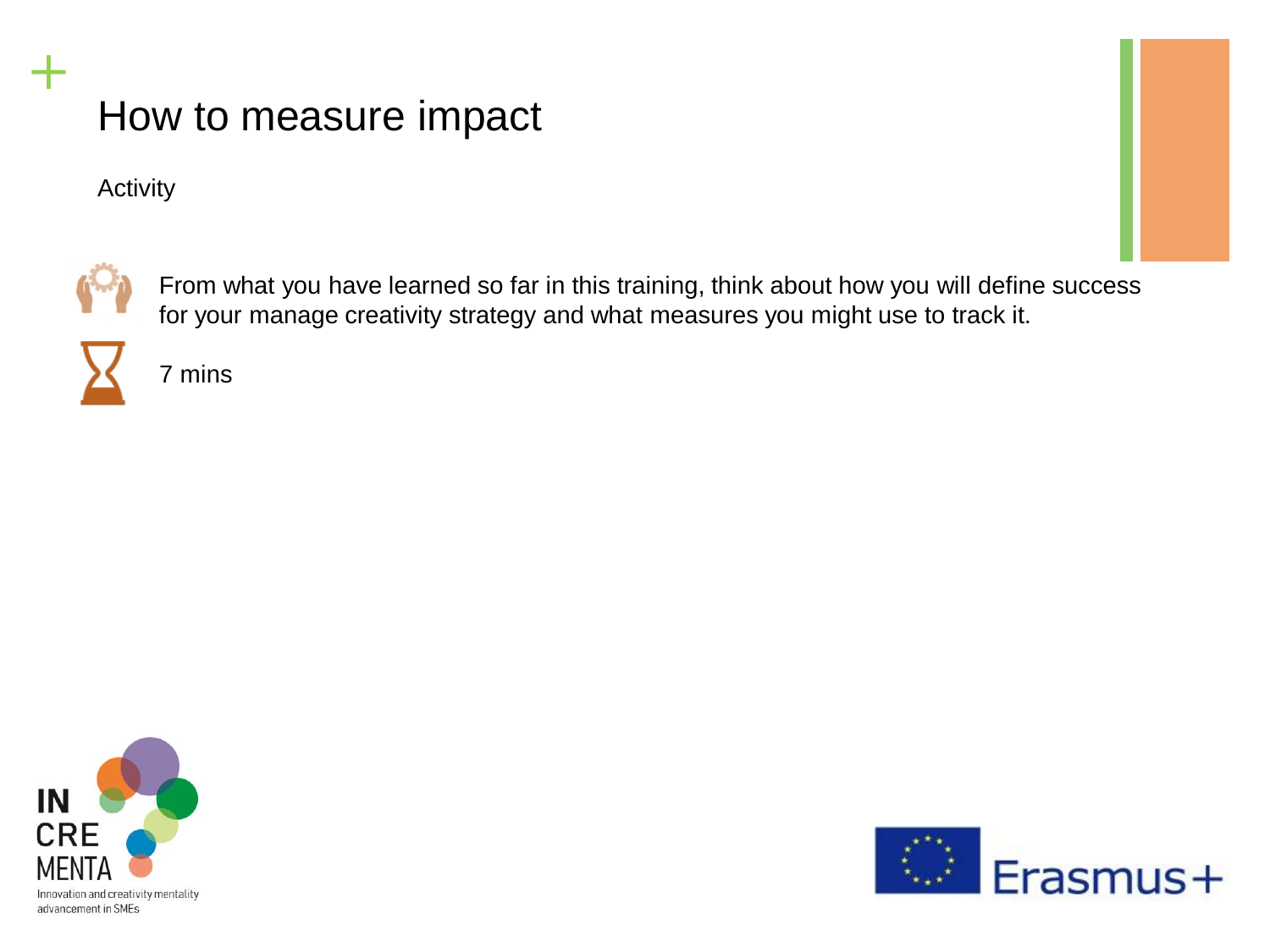Possible answers to activity

What answers did you have – let's discus.



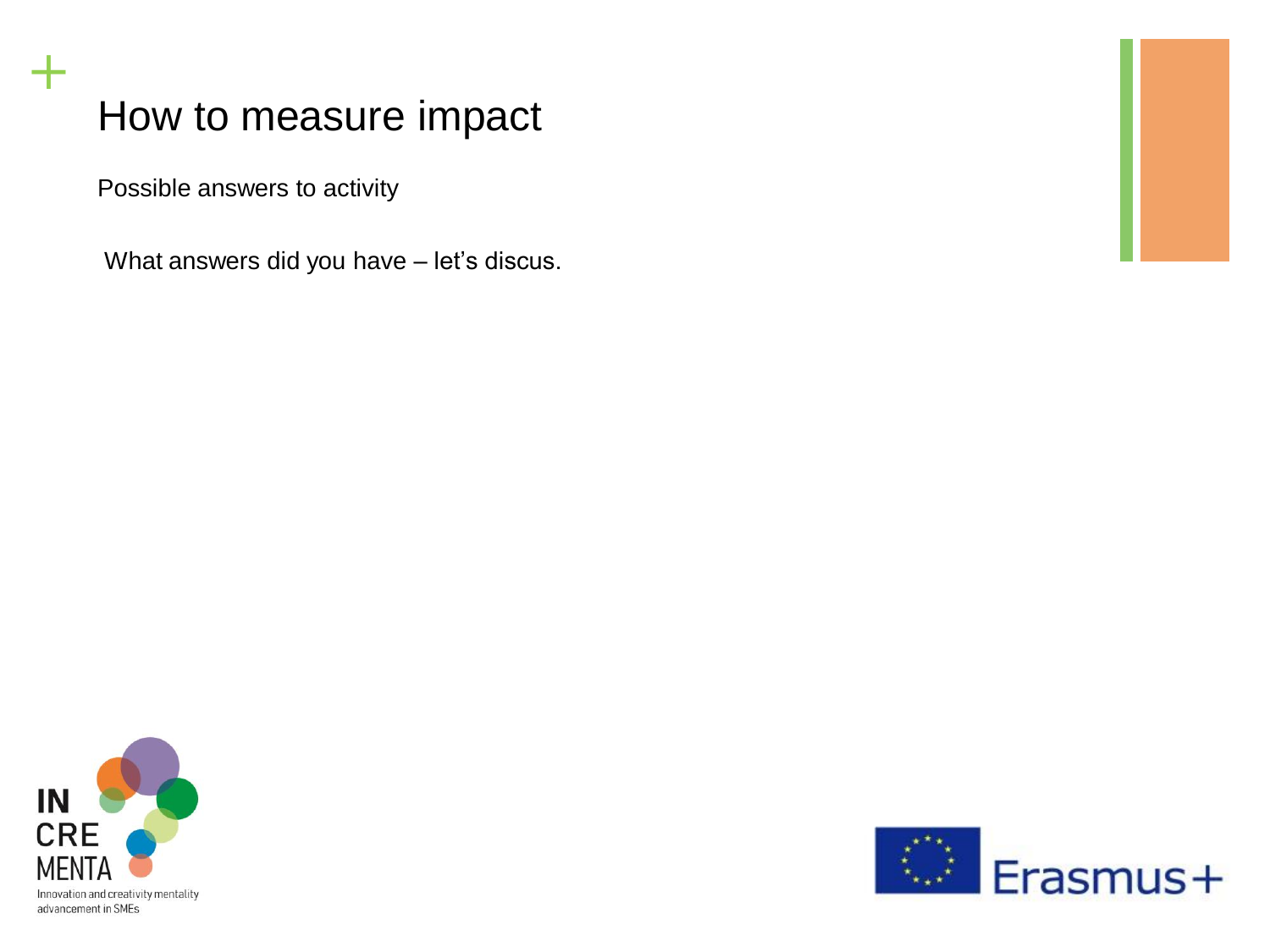#### Case Study

**+**

We will insert one of the Case Studies here For example, a Company who had no systems in place and who became aware of the need, then implemented a new process, produced a result and learned and revised the process (for continuous improvement)

#### Or

A Company who wanted to get more customers and employed some specific creativity tools to generate ideas and collaborate with new stakeholders